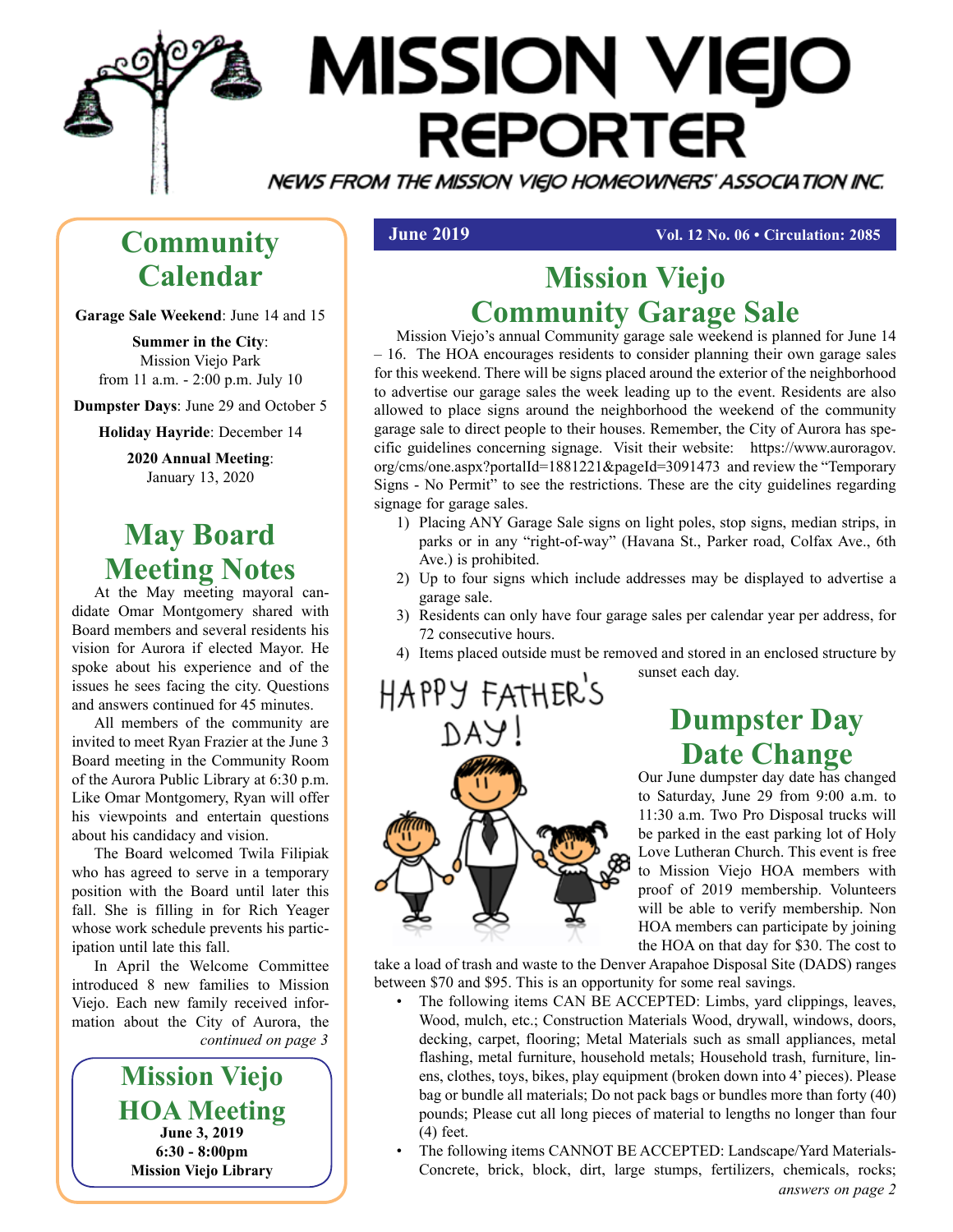#### **Dumpster Day,** *continued from front page*

other concrete, bricks, paints/ stains; Chemicals; Refrigerators, freezers, A/C units, any appliances with freon, lawn mowers; Household Waste- Hazardous or bio-hazardous waste, needles, syringes, hot tubs; Automotive-Tires, car/truck batteries, vehicle fluids, motor oil plastic bottles, windshield glass or TV's.

The Pro Disposal driver will have the final authority to accept or reject and items.

A second dumpster day is planned for Saturday October 5 at the same time and location.

## **4S Fence Joins the Neighborhood Discount Card**

Quite a few fences in the neighborhood were damaged by the blizzard in April. There are also a number of fences that are leaning and need to be replaced in the neighborhood.

If you have a discount card, 4S Fence and Repair is offering a 10% discount off any service of \$999 or less. They offer a \$200 discount on services of \$1,000 or more. This business is owned by hard working Colorado natives. If you need a fence, you can call 4S Fence at 303-668-1323 and they will be happy to give you a free estimate.

If you would like to find out more about this business their website address is http://4sfence.com

If you have not received your discount card yet, come to a meeting or email DavidGoss@missionviejohoa.org

## Get Ready for Summer! Beaver Stump Grinding & Tree Service

#### Quality Service at Reasonable Rates Since 1995

- *Tree Trimming*
- *Rock Walls*
- *RR Ties*
- *Sod Work*
- *Top Soil*
- *Wood Chips*
- 
- 
- 
- *Gardens*
- *Trees Planted*
- *Tree Removal • Bush Removal • Stump Grinding • Gutters • Roto-Tilling • Hauling • Sprinkler Repair*

Full Service Landscaping All Debris Removed • All Materials Recycled 24/7 Year-Round Service *Locally Owned & Operated • Licensed & Insured* Preston, 303-829-8414

- *Power Washing*
- *Fences*
- -
- *Fall Yard Clean-up*



**Jeremy Jenkins 303-627-3172, jjenkins@auroragov.org**

**MISSION VIEJO TRASH PROGRAM**

**Pro Disposal, Inc., 303-791-3827 MISSION VIEJO HOMEOWNERS ASSOCIATION, INC. 4255 S. Buckley Road, #110 • Aurora, CO 80013-2951**

**COMMITTEES**

**Neighborhood Watch Tom Tobiassen, neighborhoodwatch@missionviejohoa.org**

**Welcome Committee**

**Heather Tyrell, Connie Bays & Elaine Lay, ElaineLay@missionviejo-**

**hoa.org**

**WEBSITE: www.missionviejohoa.org**

**webmaster@missionviejohoa.org**

The *Mission Viejo Homeowners' Association Inc.* is a state non-profit organization. The purpose of the Mission Viejo HOA is to unite the unit owners of the Mission Viejo subdivisions in Aurora, Colorado; to encourage civic improvements within said area, to encourage community activities including, but not by way of limitation, the beautification, maintenance, and general appearance of vacant and improved lots, streets, parkways, entrances, open and recreational areas situated within the area and used in common by its residents; enhance the safety of Mission Viejo; facilitate enforcement of any and all building restrictions, protective covenants, and to otherwise act in the interests of the members of the Association.

**Appearance of an advertisement in this publication does not constitute a recommendation or endorsement by the Association of the goods or services offered. The opinions expressed in this newsletter are those of the individual authors and not the Board of your Association. Neither the Board, publisher, nor the authors intend to provide any professional service or opinion through this publication.**

#### News Articles

The deadline for news articles is the 15th of the month before the next month's issue. Please email news articles to Mary at:

#### **reporter@missionviejohoa.org**

All letters or articles need to include your name and daytime phone number. All articles must be approved by the editor for publication, or as space permits.

#### Advertising

The deadline for advertisements is the 15th of the month for the next month's issue, except for the Jan. issue which is Dec. 6th.

To place an ad, call **Colorado Lasertype, 303-979-7499.** Email: **getinfo@coloradolasertype.com** To find ad rates and discounts, go to **www.ColoradoLasertype.com** and click on the "Advertising Rates" link.

## **Mission Viejo Discount Cards**

If you have not yet picked up your 2019 discount card, please contact us by email (President@missionviejohoa.org) or come to an HOA Board meeting to pick one up. You don't have to stay for the whole meeting. We meet on the first Monday of each month at 6:30 p.m. at the Mission Viejo Library.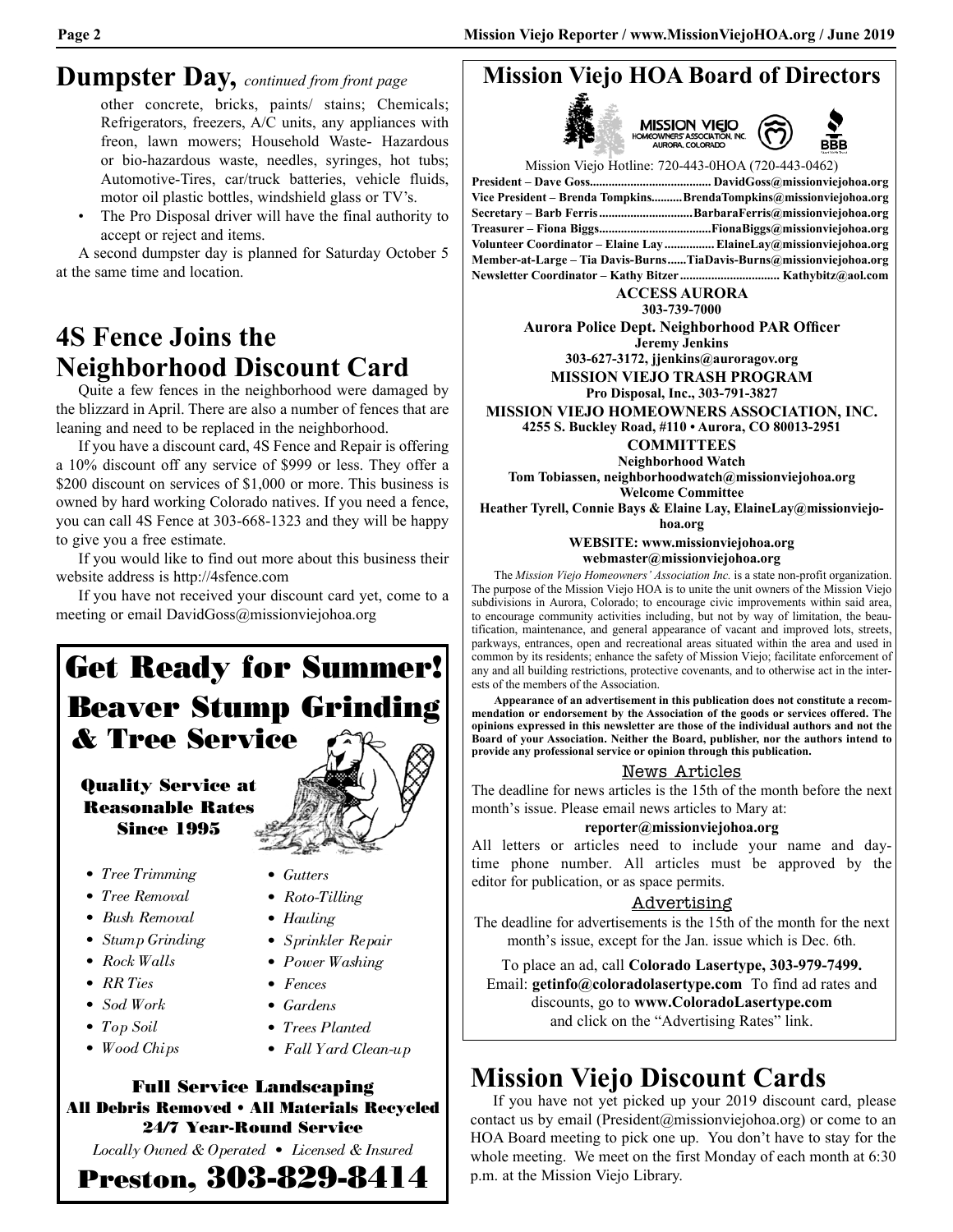## **Board Meeting,** *continued from front page*

Mission Viejo neighborhood, the Aurora Public Library, the Pro Disposal trash program, cookies, and other small gifts.

The first shredding event sponsored by the HOA drew 25 residents who were able to dispose of more than 100 boxes and bags of unwanted paper. The Board is considering hosting another shredding day next year along with an electronics recycling event.

The Board has learned that Pro Disposal and Waste Connections are joining as one company. We do not know what impact - if any - this might have on our current trash program, but we are planning to meet with representatives of the new company as soon as we can set up an appointment.

A number of volunteers spent a portion of the April 27th weekend cleaning up the area on the west side of Chambers Way and Quincy Avenue. Weeds have been sprayed (with some very stubborn ones physically removed) and some of the junipers were trimmed. Once we find out if our beautification grant has been approved, we will continue working at that intersection, primarily on the east side.

Our annual community garage sale weekend will be held June 14-16. Signs will be placed throughout the community the week prior as reminders to residents. We encourage anyone who wants to hold a summer garage sale to consider doing it on these dates.

The City of Aurora's Code Enforcement Office has told us that the property manager for the corner of Hampden and Chambers has been notified of a number of code violations that need to be addressed. We will follow the corrective action as it takes place.



## **Help Beautify Our Neighborhood**

June 15 is the second workday for the Beautification Grant. On that day volunteers will be trimming bushes, pulling weeds, and doing general cleanup of the areas on Quincy Avenue on the east and west side of Chambers Way. Six volunteers began the work on the west side on April 26. Those volunteers made a vast improvement, but there is still much to be done!!

The volunteers will be working from 8 a.m. until 12 noon. Please consider giving a few hours of your time to help our neighborhood. There has to be more than 6 people in a neighborhood of 2,000 homes that can give a few hours of their time to help. Please email elainelay@comcast.net if you would like to help make a difference in our neighborhood!!



## **CNC CONCRETE**

New and Replacement Work Walkways - Driveways - Patios - Etc. Custom Designs and Colors Available

> **DAVID CORE 303-332-6647**

### **dpcore@q.com**

## ALUMINUM WIRROUS!

UGHT OUR DANGERIOUS:<br>IS YOUR HOME WIRED SAFELY?

Most homes built between 1964 & 1974 contain aluminum wiring.

*Did you know "homes wired with aluminum wiring are 55 times more likely to have one or more connections reach Fire Hazard Conditions" —US Consumer Product Safety Commission (CPSC Pub #516*

#### Your Safety Is Our Business! Lic #6092 • Insured • Honest & Dependable Serving all your electrical needs with Local References!

720-299-4706

We are fully licensed, insured and certified to permanently repair aluminum wiring and remove your fire hazard. Visit our web site at **www.alwirerepair.com** to read about the hazards of aluminum wiring and the CPSC recommended COPALUM repair method. Call today for your home

wiring evaluation!

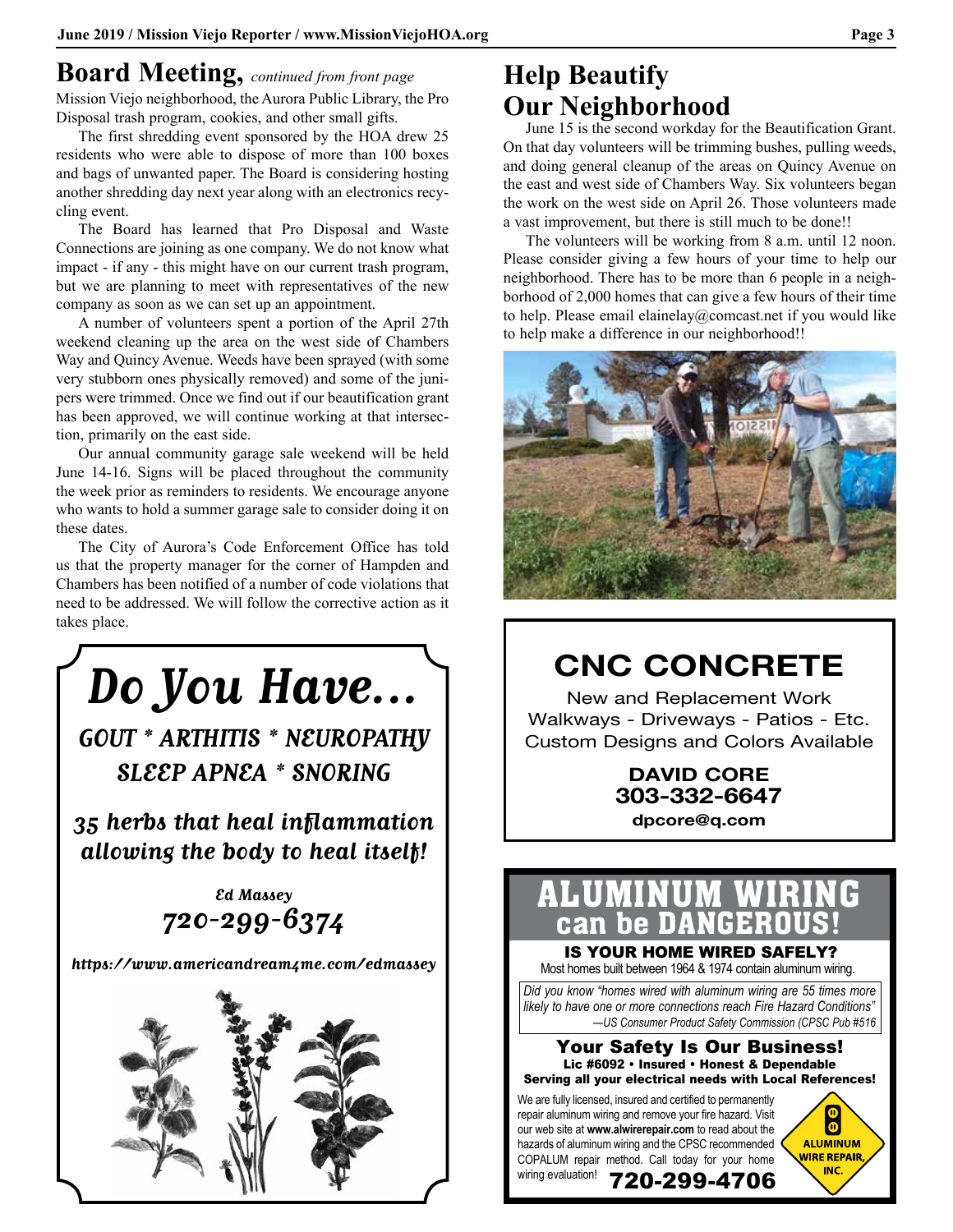*Successful people begin where failures leave off. Never settle for "just getting the job done." Excel! —Tom Hopkins*



## **Natasha Hedlund, Independent Mary Kay Skin Care Consultant**

#### **How I bring beauty to you!**

**214.641.6213**

As my customer, you can create your ideal beauty experience. I offer personalized service that fits you. Just tell me if you'd like a one-on-one consultation, a party with friends, a virtual party, makeup tips, skin care advice or free samples. You can always try before you buy.

If you prefer to shop online, order by e-mail or contact me by phone, the choice is yours. I'd love to help you with any or all of your beauty needs. Let's talk!

**nhedlund@marykay.com www.marykay.com/nhedlund**



**Serving our community since 1976** 

Open Mon, Tue, Thurs, Fri 9:00am to 6:00pm Open Wed 9:00am to 7:00 pm Open Sat 9:00 am to 5:00pm

## **Aurora Interfaith Community Services**

Do you know someone who needs food because their rent is too high or they have had a financial crisis? Do you know a student or adult who would like to volunteer or receive community service hours? Read on for information of how you can refer your family or neighbor to a nonprofit.

Aurora Interfaith Community Services (AICS) provides more than a week's worth of food, clothing for the whole family, utility assistance to prevent shut offs, and other emergency aid to residents of Aurora and the homeless. AICS's building at 1553 Clinton Street was recently renovated with HUD funding through the City of Aurora and Arapahoe County. AICS is the largest emergency agency in Aurora staffed by six persons and 30 volunteers, supported by 30 churches and local businesses. It is a pleasant place for families to volunteer and has expanded hours on the last Friday and Saturday of each month. Call 303-360-9938 to schedule a tour or volunteer time. Call 303-360-0260 to schedule an appointment for services.

### **National Mosquito Control Awareness Week June 23–29**

The last week of the month highlights the enemy of summer fun—the mosquito. Visit the American Mosquito Control Association website at https://www.mosquito.org/ for tips and facts to minimize your exposure to this pest.

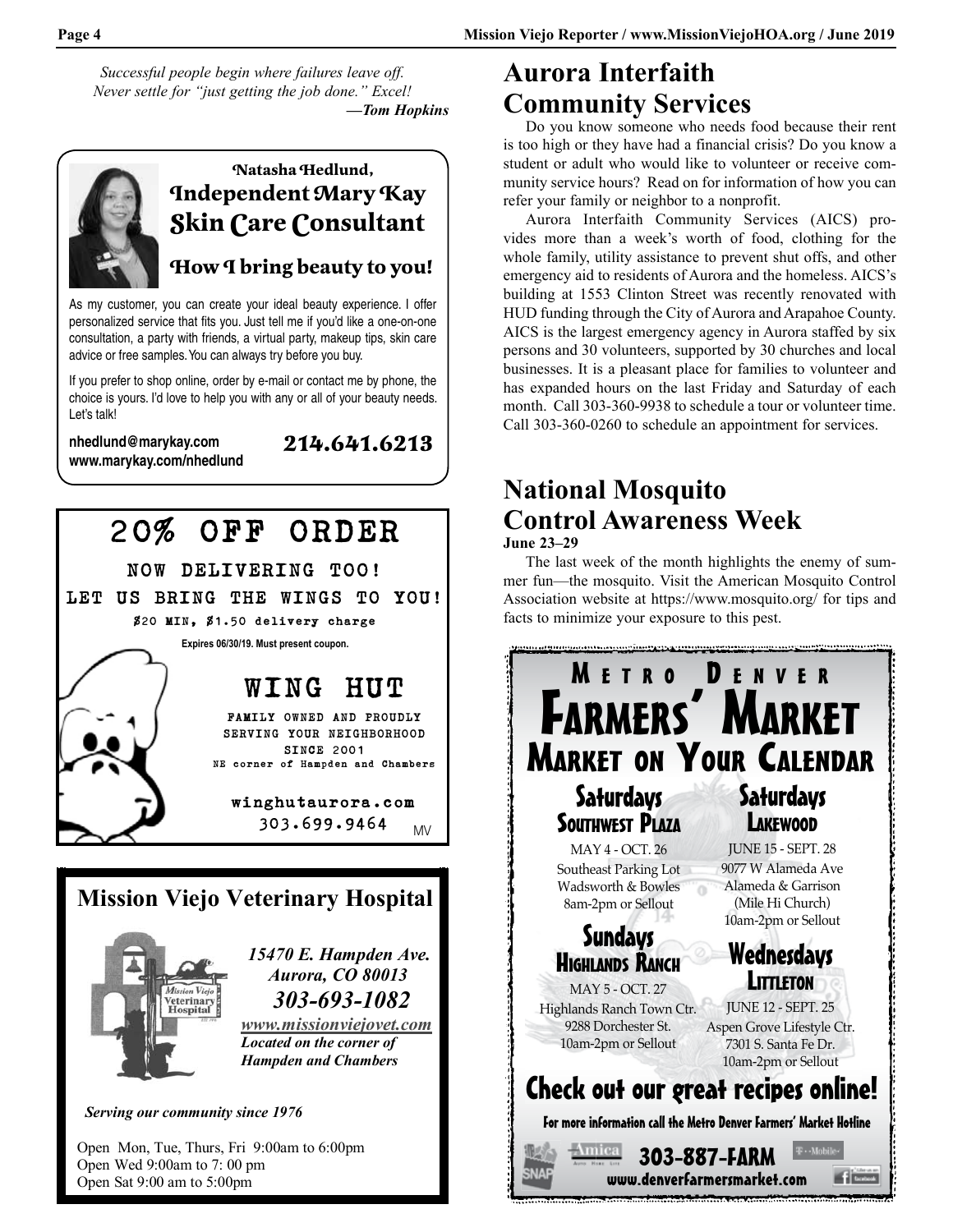## **CLASSIFIEDS: The perfect way to find local professionals to work on your house! You can also find tutors, activities, sale items and more!**

**Find more professionals to suit your needs on our Service Provider Directory at www.coloradolasertype.com.**

**PIANO LESSONS,** FOR AGES 6 TO 96! I'm across the street from Mission Viejo Elementary. Call me at 303.210.7862 or or email at drettedal@yahoo.com to get started!

**All Around Maintenance, LLC.** Residential and Commercial maintenance and repair. Wayne Lederhos 720-404-7592.

**Lawn Care.** Offering aeration, fertilizer, power rake, rototilling, lawn mowing (bimonthly or weekly). Sprinkler startup repair and blowout. Reas. rates. Call or text Patrick 303-513-8444.

**QUEEN PILLOWTOP MATT/BOX SET.** Brand new in plastic. Retails \$529, asking \$285. Also, **NEW KING SIZE pillowtop set.** Retails \$699, asking \$385. 303-742-4860.

**MCNAMARA'S PAINTING.** Int/Ext painting, drywall repair and texture. Power wash and stain decks. Bill 303-503-0589 free estimates.

**FREE CBD STORE!** Leverage PROVEN Health/ Wellness, Business And "Synergistic Marketing" Resources! Stay Healthy And Earn Direct/Passive/Residual Income! Visit www.FreeCBDStore. biz Or www.VirtualPostCard.biz

Classified ads are \$5.00/line (about 40 characters/line). Contact Colorado Lasertype at **303-979-7499** or **getinfo@ColoradoLasertype.com** to place an ad. To view our display ad prices, visit our website at **www.ColoradoLasertype.com**. The deadline for placing a classified or display ad is the 15th of the month for the next month's issue (i.e., 15th of Sept. for Oct. issue), except the January issue, which has a deadline of December 6th. Residents placing ads to sell household items are not charged a fee.

## **Men's Health Week**

#### **June 10–16**

The week preceding Father's Day heralds the awareness and prevention efforts of men's health issues. Let's keep the men in our lives healthy. Get more info at http:// www.menshealthmonth.org/week.html.

## **California Avocado Month**

Avocado toast lovers of the world will be in heaven this month as the season for California-grown avocados reaches its peak. To learn more about this nutrient-rich fruit, go to https:// www.californiaavocado.com/.

|                    | Sign up Today for the Mission Viejo<br><b>Membership/Trash Program!</b><br>Sign up on the Web or Use This Form<br>PRO DISPOSAL, Inc.<br>MISSION VIEIO<br>and<br><b>ORA COLORADO</b>                                            |
|--------------------|--------------------------------------------------------------------------------------------------------------------------------------------------------------------------------------------------------------------------------|
|                    | Once 775 participants are achieved, Pro Disposal, Inc. will pay \$2.00 for every<br>paid participant per month to the Mission Viejo Homeowner's Association Inc.                                                               |
|                    | <b>Service Information</b>                                                                                                                                                                                                     |
| <b>First Name:</b> |                                                                                                                                                                                                                                |
|                    | Last Name: the contract of the contract of the contract of the contract of the contract of the contract of the contract of the contract of the contract of the contract of the contract of the contract of the contract of the |
|                    |                                                                                                                                                                                                                                |
|                    |                                                                                                                                                                                                                                |
|                    |                                                                                                                                                                                                                                |
|                    | E-mail Address: E-mail Address:                                                                                                                                                                                                |
| Phone #:           |                                                                                                                                                                                                                                |
|                    | Per Mnth \$19.05 /Billing rate of four months at \$76.20 or a discounted yearly rate of<br>\$190.50 (equates to \$15.88 per month) (if by referral through Dec. 31, 2016) or<br>\$209.55 (without a referral)                  |
|                    | <b>Start Date (Month/Year):</b><br><u> 1986 - Jan Stein Stein Stein Stein Stein Stein Stein Stein Stein Stein Stein Stein Stein Stein Stein Stein S</u>                                                                        |
|                    | Comments/referred by (name & address):                                                                                                                                                                                         |
|                    | Mail this form to: Pro Disposal Inc. at 10100 East 102nd Avenue<br>Henderson, CO 80640-8492                                                                                                                                    |
| Fax it to:         | Pro Disposal at 303-289-4374                                                                                                                                                                                                   |
|                    | Please make checks payable to Pro Disposal Inc.                                                                                                                                                                                |

## **This Space Intentionally Left Blank for Teen Services**